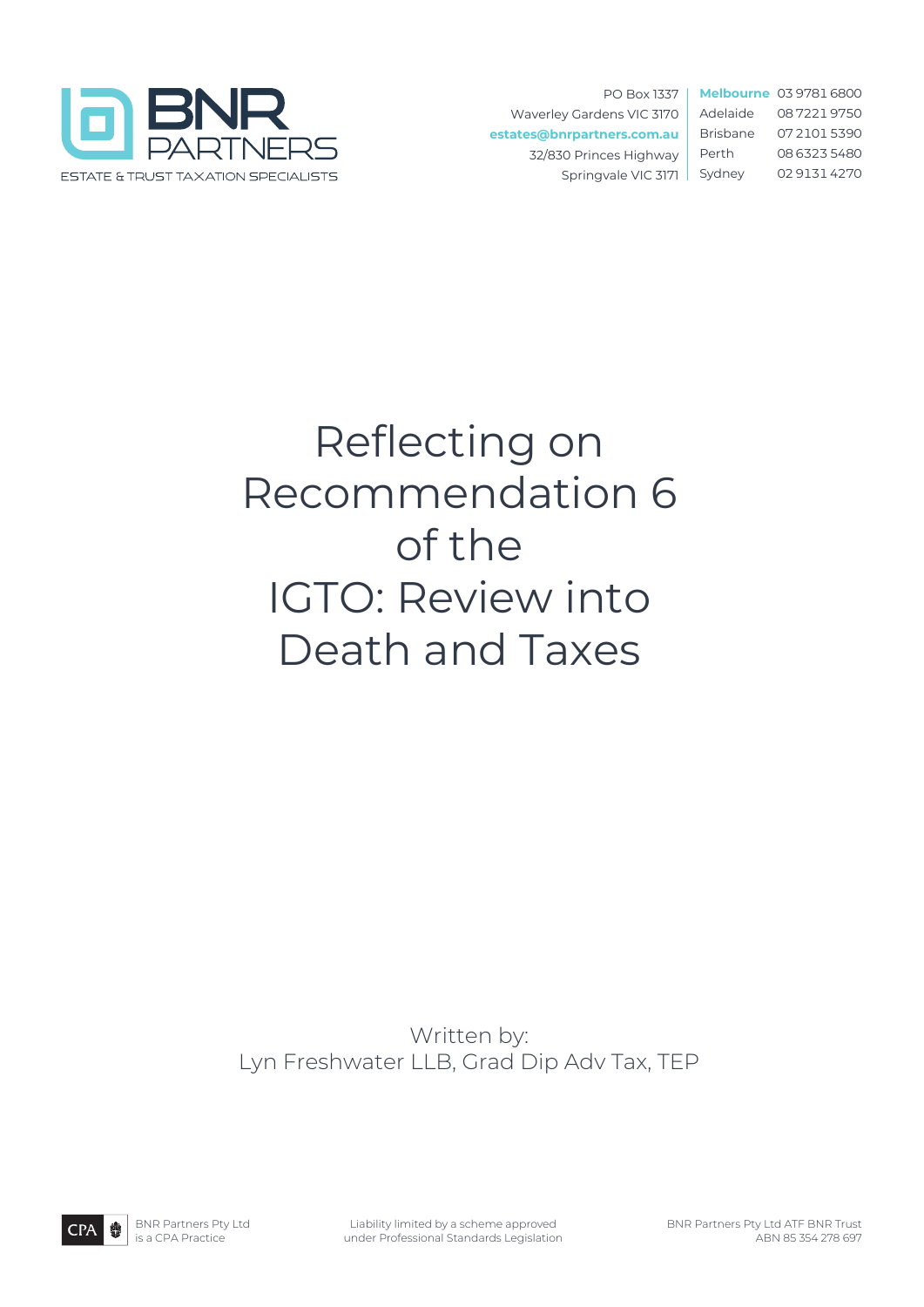Published by BNR Partners Pty Ltd ABN 85 354 278 697

32/830 Princes Highway, Springvale, Victoria 3170 Phone (03) 9781 6800 www.bnrpartners.com.au

#### **Disclaimer**

Every effort has been made to ensure that this paper is free of error or omission. However, the publisher and the author shall not accept responsibility for injury, loss or damage occasioned to any person acting or refraining from action as a result of material in this book whether or not such injury, loss or damage is in any way due to any negligent act or omission, breach of duty or default on the part of the publisher or the author.

This publication is not intended to be and should not be used as a substitute for taking taxation advice in any specific situation. The information in this publication may be subject to change as taxation, superannuation and related laws and practices alter frequently and without warning. Neither BNR Partners Pty Ltd nor the author are responsible for any errors or omissions or any actions taken.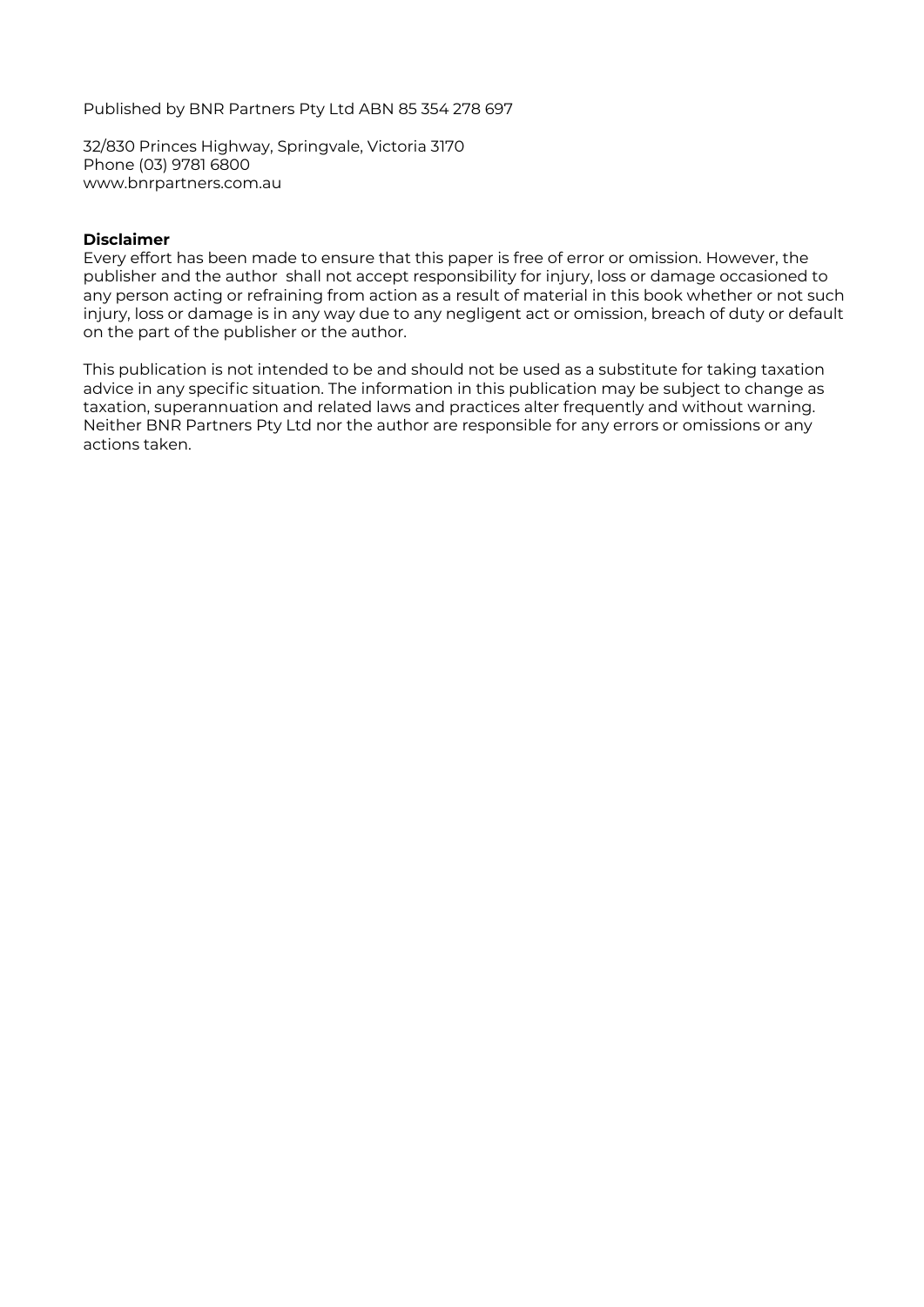## **Reflecting on Recommendation 6**

## **Introduction**

- 1. The Inspector-General of Taxation and Taxation Ombudsman (IGTO) recently released a report entitled *Death and Taxes: An Investigation into Australian Taxation Office Systems and Processes for dealing with Deceased Estates.* The report makes a number of recommendations that are intended to reduce the tax compliance and other cost burdens associated with the administration of an estate of a deceased individual.
- 2. The Report noted that there were broader taxation policy issues at play which fell outside the IGTO's tax administration functions. However, the IGTO observed that these policy issues should be carefully considered and, where possible, a solution designed to minimise or reduce the complexity and compliance costs for people seeking to finalise the estate of their loved ones<sup>[1](#page-2-0)</sup>.
- 3. To this end, Recommendation 6[2](#page-2-1) provided that the ATO:
	- explore with external stakeholders, such as members of the National Tax Liaison Group, or other consultation forums, the consequences and challenges associated with applying general taxation of trusts principles to deceased estates; and
	- where appropriate, make submission for further inquiry to bodies such as the Board of Taxation or lodging minutes with the Treasury noting the potential for law change.
- 4. While acknowledging that, in the current circumstances, law change in this area may not be high on the government's list of priorities, this paper seeks to examine issues that arise in the context of the current legislative provisions and considers what an alternative regime for taxation of deceased estates might look like.
- 5. The paper considers how the current administrative an policy issues might be alleviated by treating the deceased and their estate as one tax entity (separate from any trust that might arise from the estate).

# **Background**

- 6. For tax purposes, a deceased person and their estate are treated as separate tax entities. This immediately adds administrative complexity because each entity will require separate TFNs and income tax returns.
- 7. An 'upside' for taxpayers is that they get two tax free thresholds in the year of death, but the 'downside' is that losses (and certain other tax attributes) do not pass across from the individual to their estate.  $3$

<span id="page-2-0"></span><sup>1</sup> Page 72

<span id="page-2-1"></span><sup>2</sup> Page 38

<span id="page-2-2"></span><sup>&</sup>lt;sup>3</sup> This itself can be confusing as there are other provisions which have the effect of allowing those attributes to pass across (such as section 70-105 of the ITAA 1997 for trading stock).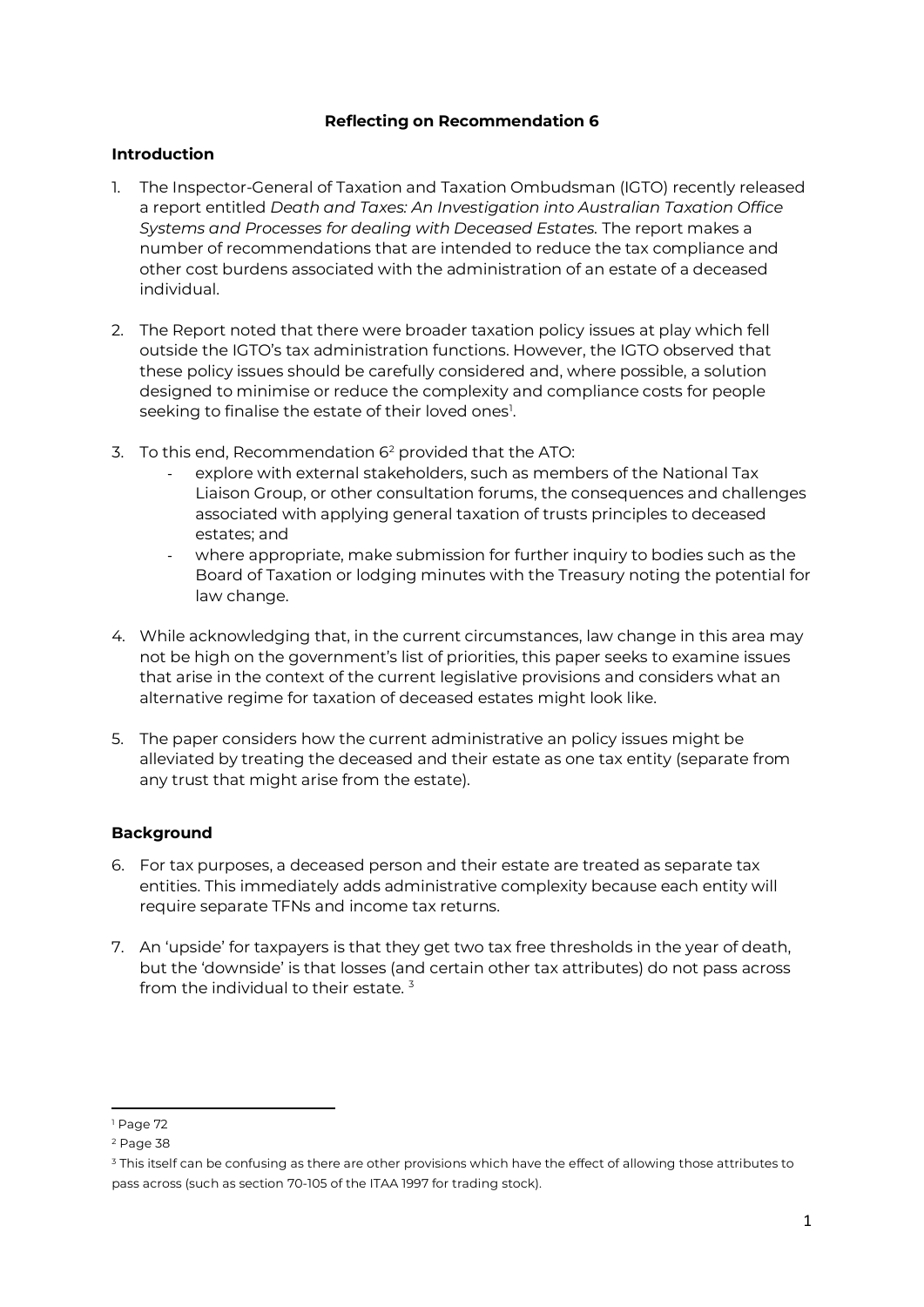- 8. Failure to obtain an estate TFN in a timely fashion can draw the estate into the TFN withholding rules<sup>[4](#page-3-0)</sup> and in some cases mean that an estate tax return must be lodged merely to recover tax withheld.
- 9. While one might think that obtaining a TFN should be a relatively straightforward/low cost activity, that is not necessarily the case particularly if the the legal personal representative (LPR) is a foreign resident. [5](#page-3-1)
- 10. A foreign LPR must pass the same identification process as if he/she were applying for a personal TFN. The LPR must:
	- provide at least two proof of identity documents of which one must be primary.
	- the documents must be certified by a notary public or staff at the nearest Australian embassy.
- 11. Australian consulates and embassies aren't widely available and are not necessarily easy to get to in a pandemic. Imagine the dismay of an elderly LPR who resided outside of a town centre and made a special trip for certification only to find that they had brought the wrong document and had to undertake the journey a second time. Further as the ATO will accept only original paper copies of the certified documents there can be significant delays in the documentation being received in Australia and then being processed by the ATO.
- 12. However, the biggest driver in terms of complexity is the fact that a deceased estate is taxed as a trust (even though it isn't at general law).
- 13. The trust assessing provisions are notoriously difficult and the preparation of trust tax returns would generally require the services of a tax agent (even where the return is only being lodged to obtain a franking credit refund or a refund of tax withheld). In many instances, the cost of the return will be more than the amount of the refund.
- 14. Even determining the rate of tax that an LPR might pay is not a straightforward question. For example, although there is a concessional rate for deceased estates; that rate applies at the Commissioner's discretion.<sup>[6](#page-3-2)</sup> And there is a difference in the rate depending on the number of years since the death of the individual.<sup>[7](#page-3-3)</sup>
- 15. Not only do the trust assessing provisions apply, but estates can be drawn into other complex trust rules like the closely-held trust TFN rules and all that those rules entail. [8](#page-3-4) [For example, an LPR who fails to withhold where a TFN has not been quoted by a beneficiary could be subject to a penalty equal to the amount of tax that should have been withheld.]

<span id="page-3-0"></span><sup>4</sup> These rules require an mount to be withheld from payment of certain income by where a TFN has not been quoted – see Subdivision 12-E of the *Tax Administration Act* 1953.

<span id="page-3-1"></span><sup>5</sup> ATO website QC20108

<span id="page-3-2"></span><sup>6</sup> While the Tax law Improvement Project sought to replace discretions with tests of reasonableness, the trust provisions have never been rewritten into the ITAA 1997.

<span id="page-3-3"></span><sup>7</sup> As explained in TD 1992/192

<span id="page-3-4"></span><sup>8</sup> sub-paragraph 12-175 (1) (c) (i) in Schedule 1 to the TAA and section 272-100 in Schedule 1 to the ITAA 1936. These rules apply if the estate is unadministered for more than five years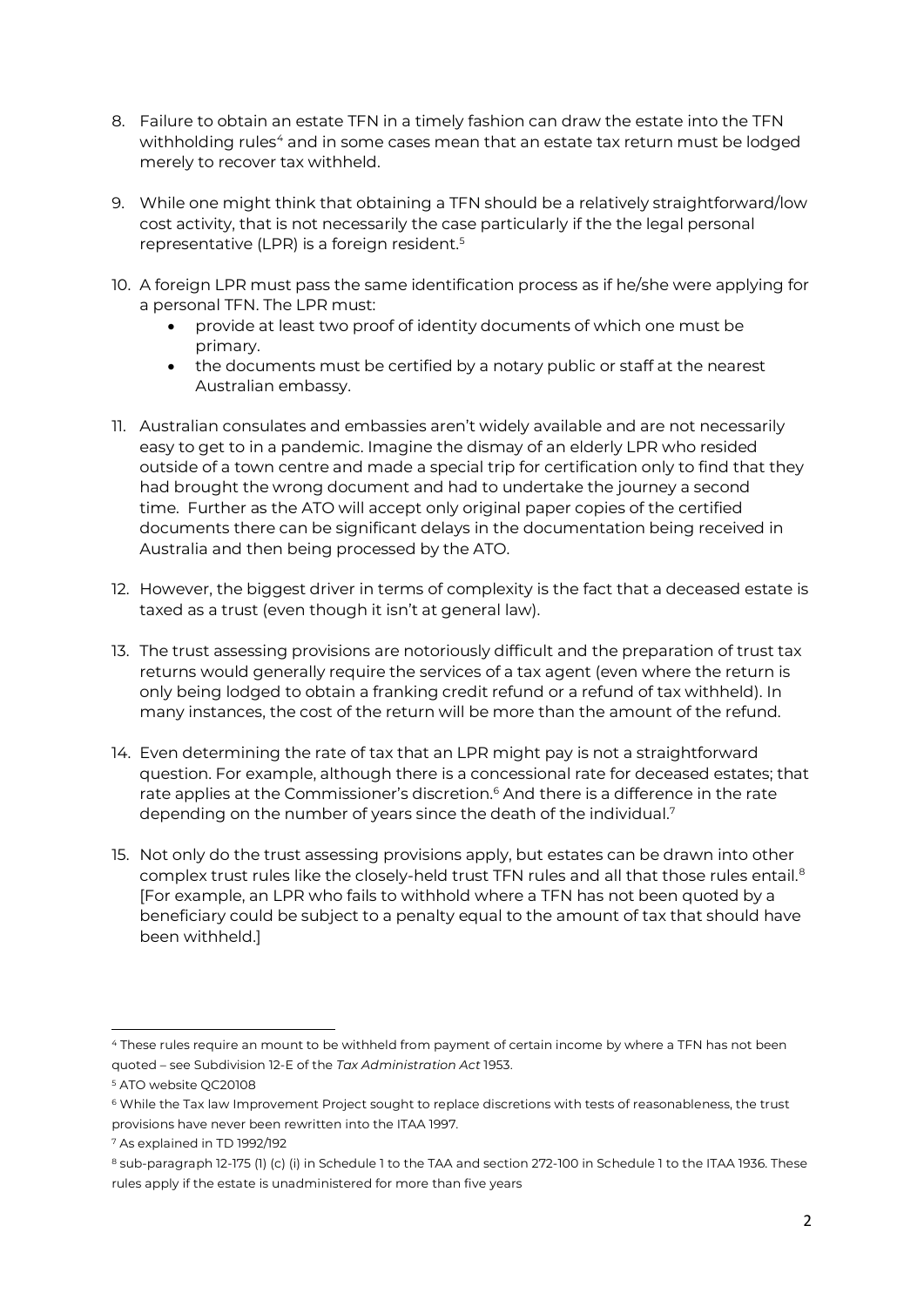- 16. The broad approach to tax for a deceased estate is that LPR will be assessed (at concessional rates compared to other trustees, especially for the 3 years after death) until the administration in respect of the various assets of the estate has been completed. Thus, for example, if the LPR assents to the distribution of an asset to a particular beneficiary, that asset is technically held on a bare trust for distribution and subsequent income from that asset will be assessed to the beneficiary entitled to the asset; while the income from the residue may continue to be assessed to the LPR of the estate.
- 17. Testamentary trusts may also arise at the end of administration. Notwithstanding the separateness for legal purposes of the estate, bare trusts and testamentary trusts arising after administration, in practice this is not well understood by the tax community and different approaches are likely to be taken in practice.<sup>[9](#page-4-0)</sup>
- 18. Further complexity arises from the fact that the tax position of the estate of an Australian deceased individual may well depend on the residency of their LPR even though all of the deceased's assets are held in Australia and all beneficiaries are Australian resident for taxation purposes.<sup>[10](#page-4-1)</sup>
- 19. As the IGTO observed in this regard:

*it is unlikely that deceased persons will turn their minds to the residency of their deceased estate when nominating their executor. It may also be the case that at the time of establishing their will, they could not foresee a situation where their nominated executor would become a non-resident for Australian tax purposes. The lack of control in such a situation places both the executor and the estate's beneficiaries in a difficult situation and having to navigate not only laws on taxation of trusts, but additional rules specific to non-residents. [11](#page-4-2)*

20. And in the converse, the estate of a 'foreign' deceased person will be an Australian resident trust if the only connection it has with Australia is an Australian resident LPR (including if others are resident overseas). This means that to the extent that the beneficiaries are not assessable, the LPR will be assessable on the worldwide income of the estate (subject to the operation of any double tax agreement).

## **The current system: more detail**

- 21. The complexity is brought into sharp focus in the context of determining how capital gains from the sale of assets that the deceased owned are to be taxed.
- 22. The general policy of the CGT deceased estate rules is that the recognition of a gain or loss from an asset owned by a resident deceased person is deferred until the asset is sold by their LPR or a beneficiary in their estate. This is achieved by transferring the deceased's cost base and reduced cost base for the asset to their LPR/and later to a

<span id="page-4-0"></span><sup>9</sup> Even ATO practices are at times inconsistent – although paragraph 5 IT 2622 suggests an estate and testamentary trust would be treated as one entity, we are aware of the ATO ringing practitioners advising that the trust should apply for a separate TFN (so that the trustee does not incorrectly obtain a medicare levy exemption).

<span id="page-4-1"></span> $10$  If the trustee (or all trustees) of a trust is (are) foreign resident(s), the trust estate will not be a resident trust estate. This can affect the amount that is taxed in Australia.

<span id="page-4-2"></span><sup>11</sup> page 72 of Report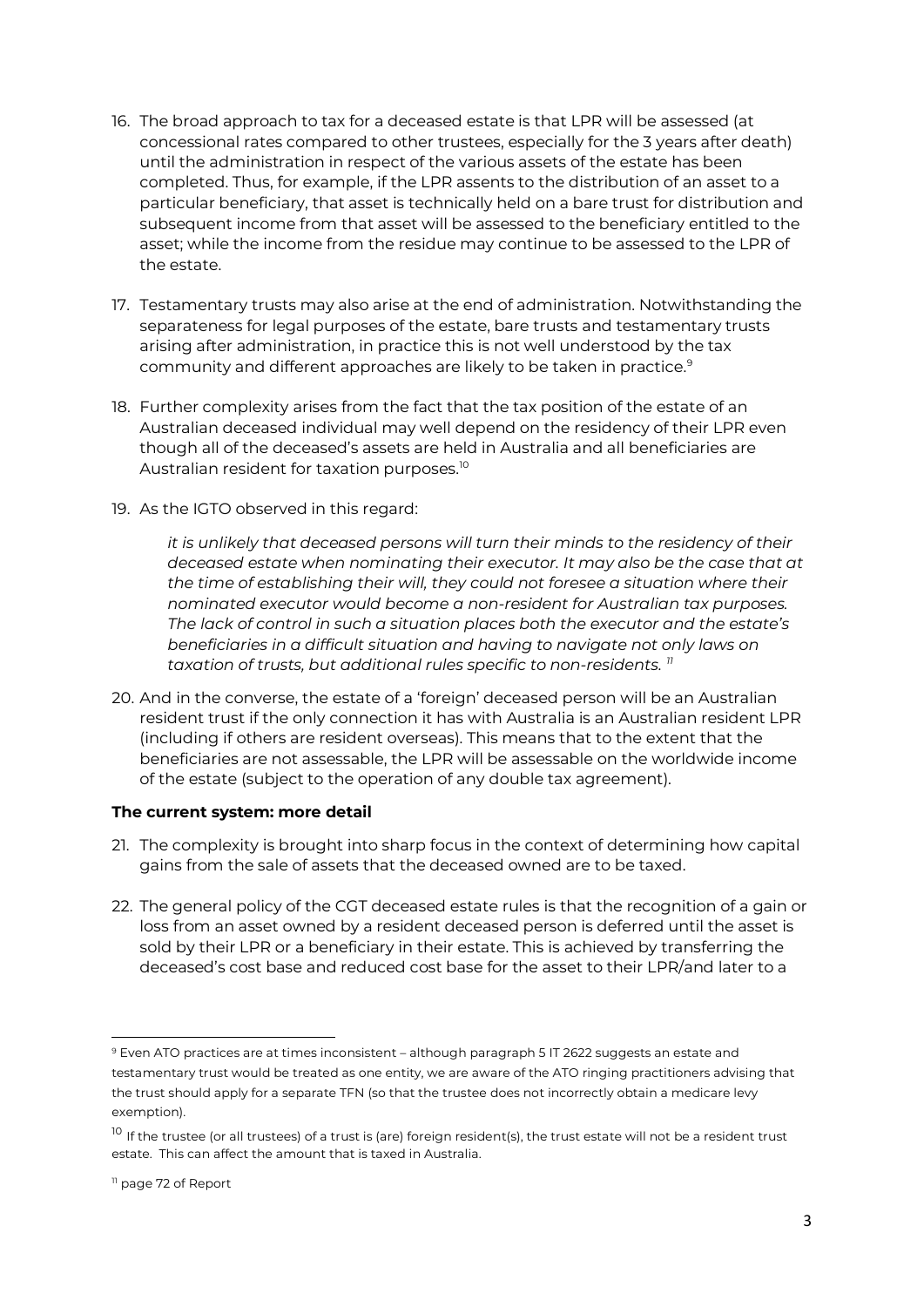beneficiary.<sup>[12](#page-5-0)</sup>

- 23. However, gains and losses that would otherwise avoid taxation in Australia are intended to be brought to tax. Thus, CGT event K3 happens when an asset passes to certain tax advantaged entities; including when non-taxable Australian property $13$ passes to a foreign resident<sup>[14](#page-5-2)</sup>. [The event is taken to happen just before death and so captures gains only up to the time of death in the deceased's final income tax return.[15\]](#page-5-3)
- 24. If a resident LPR sells an asset that the deceased owned before death, then any gain or loss is taken into account in working out the net income of the estate. The rules for determining who is assessed on a net capital gain are quite complex. An LPR can choose to be specifically entitled to a capital gain (if trust property representing the gain has not been paid or applied to a beneficiary within two months of the end of the relevant year of income) with the result that the LPR will be assessed at the rates applicable under section 99 of the ITAA 1936<sup>[16](#page-5-4)</sup> (this includes the benefit of the CGT discount).
- 25. If a beneficiary is made specifically entitled to a trust capital gain then they will be assessed on it; or if the beneficiary is a non-resident at the end of the income year the trustee will be assessed on their behalf under section 115-220 of the ITAA 1997/section 98 of the ITAA 1936.
- 26. If there are capital gains to which neither the trustee or beneficiaries are specifically entitled, the trustee will be assessed if there is no trust income or income to which no beneficiary is presently entitled. Otherwise the beneficiaries (or the trustee on their behalf) will be assessed.
- 27. This result is largely consistent with the intended policy, although there are some irregularities. For example, if a non-resident beneficiary is made specifically entitled to a capital gain a from a non-TAP asset, section 855-40 of the ITAA 1997 may apply to disregard it (depending on whether the stage of administration has been reached

<span id="page-5-3"></span><sup>15</sup> An issue arises when the estate administration process exceeds past the period available to amend the deceased person's assessment for their final return. As it currently stands, if CGT event K3 happens after the amendment period of 2 or 4 years has expired, then it is essentially a tax-free gain because an amendment of a prior year assessment is statute barred. However, the general anti avoidance provisions Part IVA of the ITAA 1936 may need to be considered if this eventuality is planned.

This problem is known to regulators and was proposed to be addressed by amendment.15 The proposed amendment was designed to capture any gain or loss from this CGT event in either the estate or testamentary trust tax return at the date of transfer, albeit at market value at the date of death of the testator. The subsequent Federal Government announced on 15 December 2013, as part of its 'Announced but unenacted measures' review, that it was not proceeding with the measure. The same issue will arise when assets are held within a testamentary trust for the benefit of a life tenant, and on their death, transferred to a tax advantaged entity such as a non-resident beneficiary.

<span id="page-5-4"></span><sup>16</sup> section 115-222 of the ITAA 1997

<span id="page-5-0"></span><sup>12</sup> Division 128 of the ITAA 1997

<span id="page-5-1"></span><sup>&</sup>lt;sup>13</sup> 'Taxable Australian Property' is defined in section 855-15 of the ITAA 1997. Primarily it consists of land in Australia and interests in land rich entities.

<span id="page-5-2"></span><sup>&</sup>lt;sup>14</sup> There is a separate question whether an asset 'passes' to a beneficiary prior to it being transferred to them. The ATO suggests that an asset can pass to a beneficiary if the beneficiary becomes absolutely entitled to the asset – which could perhaps happen if an executor makes an assent in favour of the beneficiary. However, given that the ATO takes the view that only a single beneficiary can be absolutely entitled to a trust asset, an estate asset would not pass if the executor had made an assent in respect of joint beneficiaries.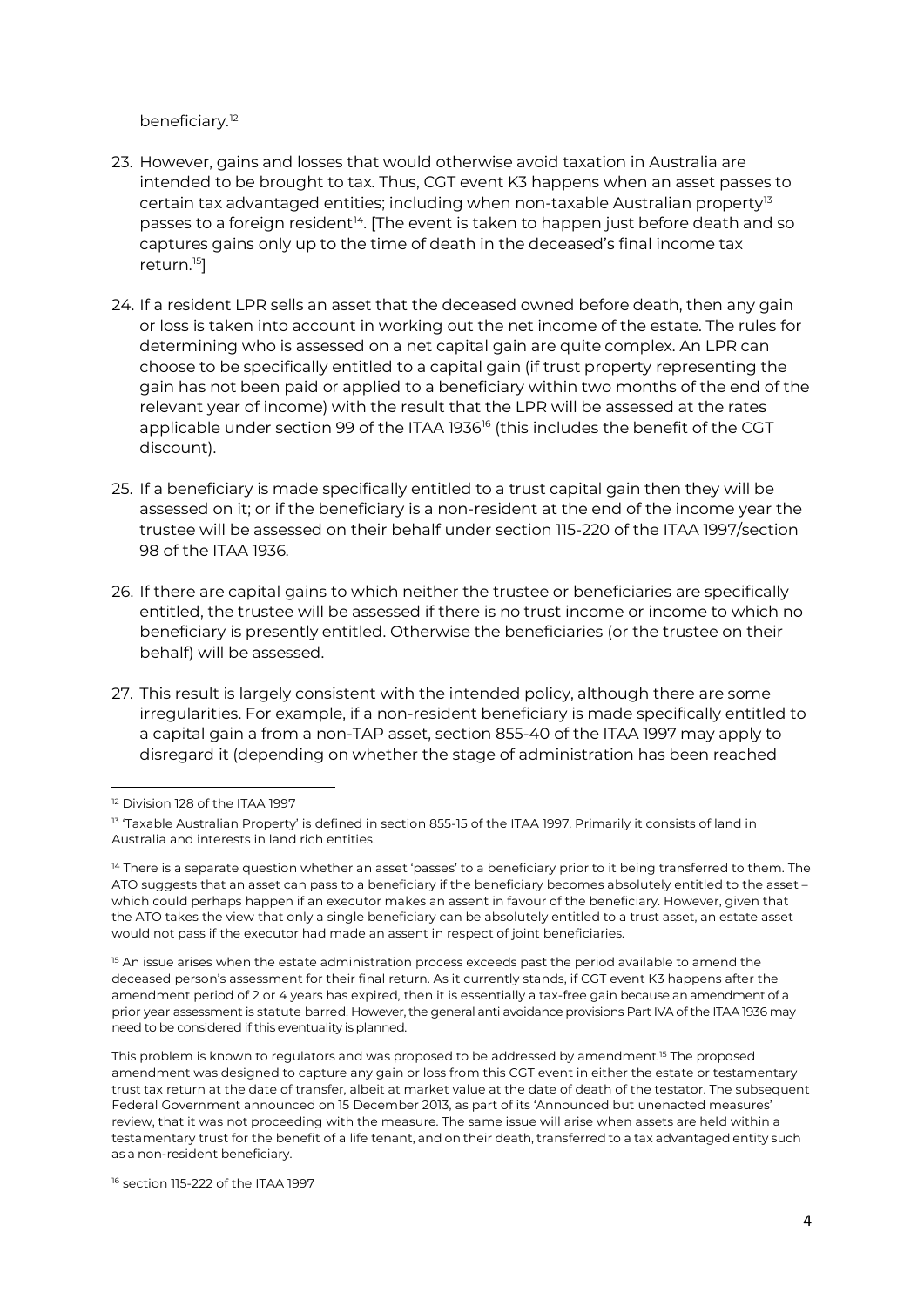where the estate might be regarded as a fixed trust). This is inconsistent with the notion that gains that accrued to the deceased should be brought to account here (ie under CGT event K3).

- 28. However, the existing regime appears to assume that the LPR of a deceased person who was a resident of Australia will also be resident here. When the provisions were drafted having a foreign resident LPR was probably uncommon. But with high levels of migration to and from Australia (at least pre-pandemic), it is likely to be more commonly encountered.
- 29. As illustrated in the examples below, inappropriate policy outcomes arise where the LPR is a tax resident of a country that is different from the deceased.

## *Resident deceased – foreign LPR*

- 30. Where the LPR of a deceased estate is a foreign resident, the estate will not be an Australian resident trust for taxation purposes. This means that capital gains and losses from non-TAP assets are not taken into account in working out the 'net income' of the estate.
- 31. This is because section 855-10 of the ITAA 1997 which requires the trustee of a foreign trust to disregard gains and losses from non-TAP assets overrides the requirement in subsection 95(1) of the ITAA 1936 that the trust net income be calculated on the basis that the trustee was a resident taxpayer.<sup>[17](#page-6-0)</sup>
- 32. However, when untaxed amounts are paid to a resident beneficiary those amounts are potentially assessable under section 99B of the ITAA 1936. [Section 99B does not apply if the beneficiary is a non-resident for the entire income year in which the distribution is paid].
- 33. The ATO takes the view in Taxation Determination TD 2017/24, that an amount attributable to the non-TAP gain of a non-resident trust will be assessable under section 99B of the ITAA 1936 when distributed to a resident beneficiary. Further, the TD takes the view that the amount made assessable by subsection 99B(1) does not have the character of a capital gain for Australian tax purposes, nor is there any linkage between subsection 99B(1) and Subdivision 115-C of the ITAA 1997. This means that an amount which is included in assessable income under section 99B cannot be reduced by a capital loss or the CGT discount.
- 34. There are exceptions to the application of section 99B<sup>18</sup>. Perhaps the most important exception is for distributions of trust corpus. However, that exception does not apply to so much of a corpus distribution that would have been assessable had it been derived by a resident taxpayer. Accordingly, TD 2017/24 takes the view that a distribution from corpus that is attributable to a capital gain does not fall within the corpus exception.

## **Example – resident deceased; foreign LPR**

*Bob Builder resided in Sydney throughout his life. When he died in 2019, he had an extensive portfolio of ASX listed and foreign company shares.*

<span id="page-6-0"></span><sup>&</sup>lt;sup>17</sup> The consequences are discussed later.

<span id="page-6-1"></span><sup>18</sup> see subsection 99B(2) of the ITAA 1936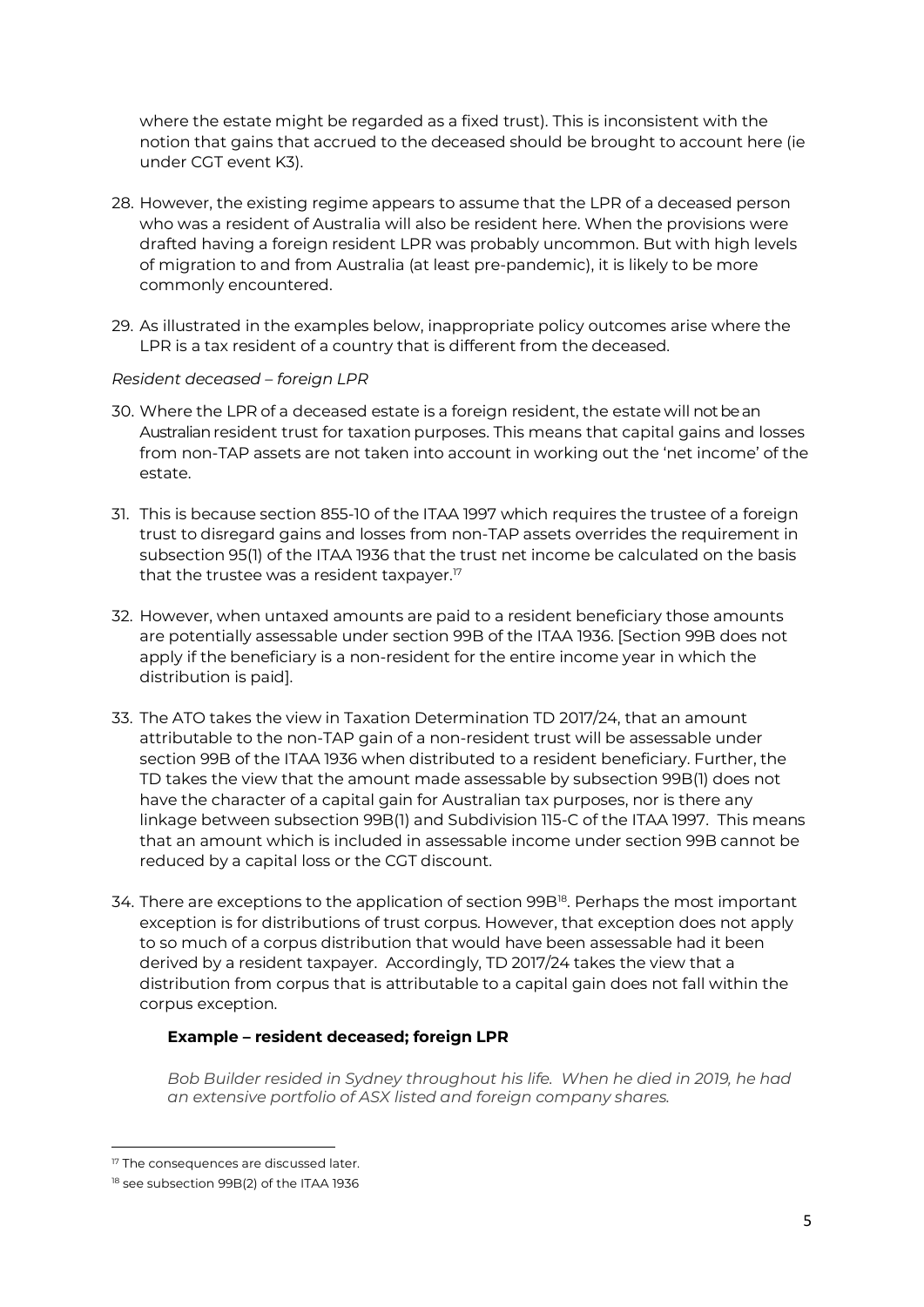*Bob was survived by his three children, Boris, Doris and Wendy. Doris and Wendy live in Sydney. However, Boris lives in the UK, having migrated there in 2014.*

*Bob's Will, which he executed in 2010, appointed Boris as his LPR.* 

*Boris, as LPR, sold Bob's shares and made capital gains totalling \$6m.*

*As Boris is a non-resident, the \$6m is excluded from the net income of the estate and is therefore not taxed in the year it is made.*

*Two years later, Boris distributes \$2m attributable to the gains to each of Doris, Wendy and himself. Boris is not assessable in Australia. Doris and Wendy however are each assessed on \$2m. They are not entitled to any CGT discount even though Bob/Boris owned the shares for at least 12 months.* 

- If Doris had been the LPR, the gains would have been included in the estate net income. Depending on the particular circumstances, Doris as LPR may have been assessed under section 99 of the ITAA 1936 on \$3m (\$6m capital gains reduced by the 50% CGT discount). [This may be because Doris chose to be specifically entitled to the capital gains under section 115-230 of the ITAA 1997 or because there were no beneficiaries presently entitled to income of the estate.]
- Alternatively, if the beneficiaries were assessed in respect of their share of the capital gains (because they were made specifically entitled to them), Doris and Wendy would be entitled to the CGT discount. [Boris may be exempt under section 855-40 if the estate administration had reached the stage where the trust could be regarded as a fixed trust.]

#### *Foreign resident deceased – resident LPR*

- 35. Other issues arise where a foreign deceased individual has a resident LPR. That is, as their estate is a resident trust estate all foreign income might<sup>[19](#page-7-0)</sup> be assessed here even though the deceased individual's only connection with Australia is their choice of LPR.
- 36. The CGT rules mainly produce an appropriate policy outcome. The LPR is taken to acquire the deceased's non-TAP assets for their market value at the date of the death. This ensures that any gain inherent in the asset at the time of death is not subject to tax here. Further if the LPR sells the asset and makes a capital gain, a foreign resident beneficiary's share may be able to be disregarded under section 855-40 (if the estate administration has reached the point where it is regarded as a fixed trust).
- 37. However somewhat inconsistently with the general policy of the CGT discount provisions, it appears that a resident LPR is not prevented from claiming the CGT discount in respect of TAP assets that the deceased owned even though the deceased, as a non-resident, would not have qualified for it.<sup>[20](#page-7-1)</sup>

## **Example – foreign deceased; resident LPR**

<span id="page-7-0"></span><sup>19</sup> Subject to operation of relevant DTA

<span id="page-7-1"></span><sup>20</sup> See private ruling 1051756645843. The Commissioner may refuse to exercise the discretion to apply section 99. If the LPR were assessed under section 99A, section 115-222 of the ITAA 1997 denies the benefit of the CGT discount.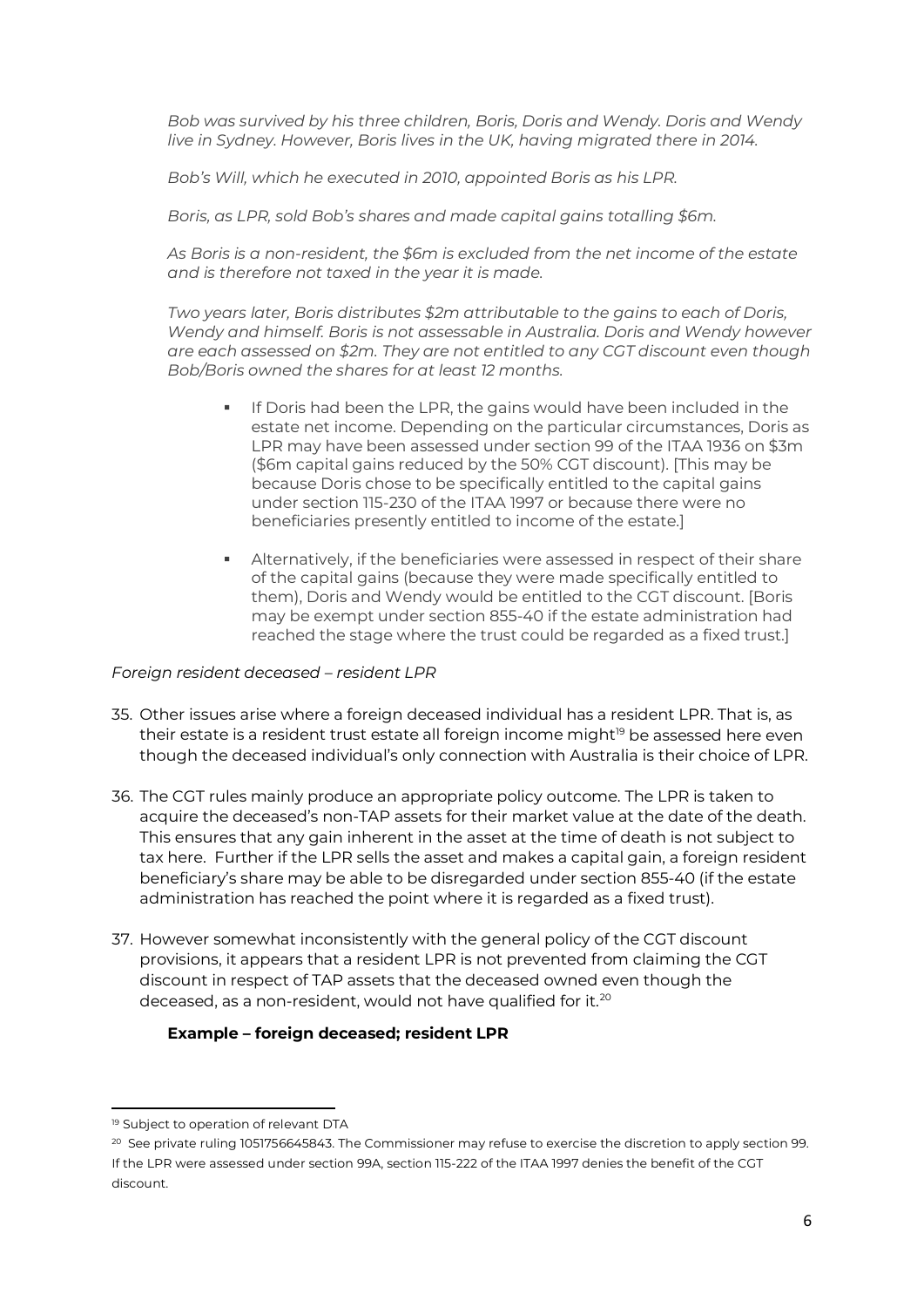*Kerry Kiwi resided in New Zealand. She owned a rental property in Sydney that she acquired in 2015.* 

*Kerry died in June 2018. She appointed, as her LPR, her sister Kylie who resides in Australia.* 

*Kylie, as LPR, sells the property in June 2019 and makes a capital gain.*

*Kerry would not have been entitled to the CGT discount if she sold the property because of section 115-105 of the ITAA 1997. However, as Kylie is a resident trustee, she is entitled to the CGT discount.*

*Kylie may wish to confirm that the Commissioner will exercise his discretion to assess the rental income and capital gain under section 99 of the ITAA 1936.*

## **A new approach**

- 38. As suggested by the IGTO, the key to simplification would be to remove deceased estates from the regime that applies to trusts. One approach might be to treat the deceased individual and their estate as one tax entity; that is, as if the deceased had continued to live, though with rules about the collection of tax from living taxpayers such as their LPR.<sup>[21](#page-8-0)</sup>
- 39. The table below looks at some of the advantages and disadvantages of such an approach:

| <b>Advantages</b>                                                                                                                                                                                                                                                                                                                                     | <b>Disadvantages</b>                            |
|-------------------------------------------------------------------------------------------------------------------------------------------------------------------------------------------------------------------------------------------------------------------------------------------------------------------------------------------------------|-------------------------------------------------|
| Single tax file number - cost saving; avoid<br>processing delays; avoid TFN withholding<br>issues - that is, no need to lodge returns<br>where tax withheld.                                                                                                                                                                                          |                                                 |
| Treatment of the estate as in individual<br>taxpayer rather than a trust - much<br>simpler to prepare returns and there is an<br>existing system in place to obtain franking<br>credit refund.<br>Facilitates ongoing PAYG collection                                                                                                                 |                                                 |
|                                                                                                                                                                                                                                                                                                                                                       |                                                 |
| Removing demarcation between the<br>deceased and their estate would render<br>unnecessary the numerous rules that deal<br>with this interface - for example, technical<br>disposal and the need for rollovers of gains<br>and losses (including with trading stock<br>and depreciating assets), revenue and<br>expense allocation would not be needed | Only one tax free threshold in year of<br>death |
| Much simpler and cheaper to administer.<br>In the year of death, the at times<br>significant compliance cost of splitting<br>income and deductions between pre and                                                                                                                                                                                    |                                                 |

<span id="page-8-0"></span><sup>&</sup>lt;sup>21</sup> If the deceased has separate LPRs in different jurisdictions, then the rules would need to specify which LPR was responsible for the payment of tax. See issue in private ruling 1051658665187.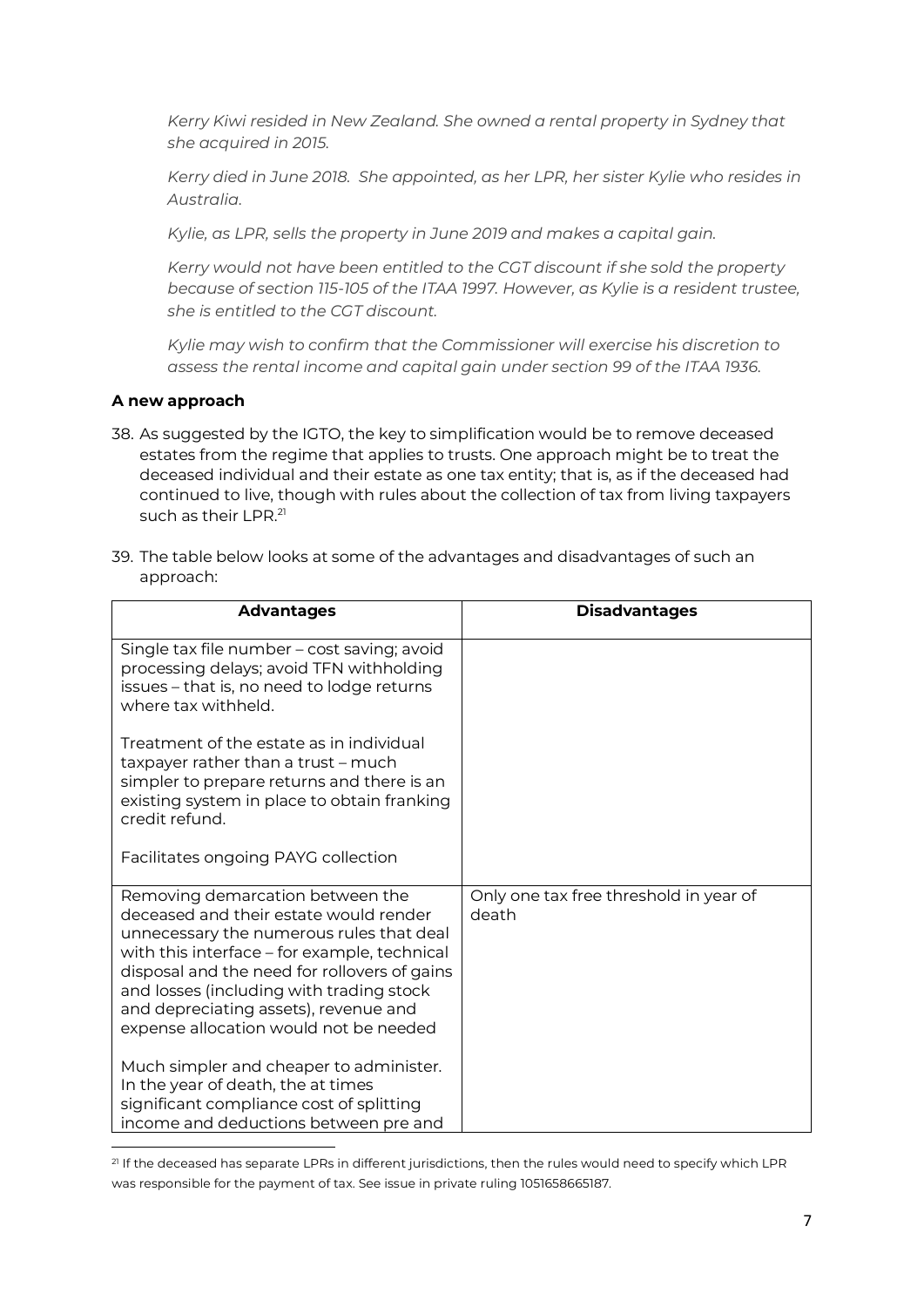| post death periods can be avoided. In<br>many cases, we suspect that taxpayers<br>simply do not comply with this<br>requirement and so the burden of<br>compliance falls on the better advised.<br>Revenue implications:<br>Losses of the deceased can be used<br>after death<br>Pre-CGT assets would stay pre-CGT<br>٠<br>longer until transfers to beneficiary.<br>Tax free threshold would be available<br>$\bullet$<br>for indefinite period after death - ie no<br>3 year rule.<br>[BUT, specific rules could be adopted to<br>stop these revenue effects if desired by<br>Government.] |                                                                                                                                                                                                                                                                                                                                                                                                            |
|----------------------------------------------------------------------------------------------------------------------------------------------------------------------------------------------------------------------------------------------------------------------------------------------------------------------------------------------------------------------------------------------------------------------------------------------------------------------------------------------------------------------------------------------------------------------------------------------|------------------------------------------------------------------------------------------------------------------------------------------------------------------------------------------------------------------------------------------------------------------------------------------------------------------------------------------------------------------------------------------------------------|
| Avoids complexity where the LPR is<br>resident in a different country- and avoids<br>the section 99B issue for non-resident<br>estates and the complexity of section<br>102AAM interest calculations if the estate<br>administration extends beyond three<br>years                                                                                                                                                                                                                                                                                                                           | Non-resident deceased and TAP - lose<br>access to discount - but access to<br>discount appears to be unintended and so<br>the result would be consistent with policy.<br>Ability to split estates - lose ability to split<br>estates between resident and non-<br>resident to obtain an Australian tax<br>advantage.<br>[Would still need rules about who tax is to<br>be recovered from in this scenario] |
| Avoids complexity of present entitlement<br>rules and disputes between the LPR and<br>beneficiaries about who pays tax.<br>Greater certainty - avoids issues about<br>application of section 99/99A in the<br>context of the estate - Commissioner<br>discretion becomes irrelevant<br>Avoids Div IIA application where<br>LPR/beneficiary are foreign residents and<br>complex interactions with Division 6                                                                                                                                                                                 | Lose the ability to manipulate the present<br>entitlement rules<br>Not clear how the DTAs would apply                                                                                                                                                                                                                                                                                                      |
| <b>Other issues</b>                                                                                                                                                                                                                                                                                                                                                                                                                                                                                                                                                                          |                                                                                                                                                                                                                                                                                                                                                                                                            |
| CGT event K3 - could happen when asset<br>passes - this deals with the defect in<br>amendment period which prevents gains<br>from being taxed as intended                                                                                                                                                                                                                                                                                                                                                                                                                                    | Gains that are not taxed because of<br>amendment period defect will be taxed -<br>although the result would be consistent<br>with the intended policy.                                                                                                                                                                                                                                                     |